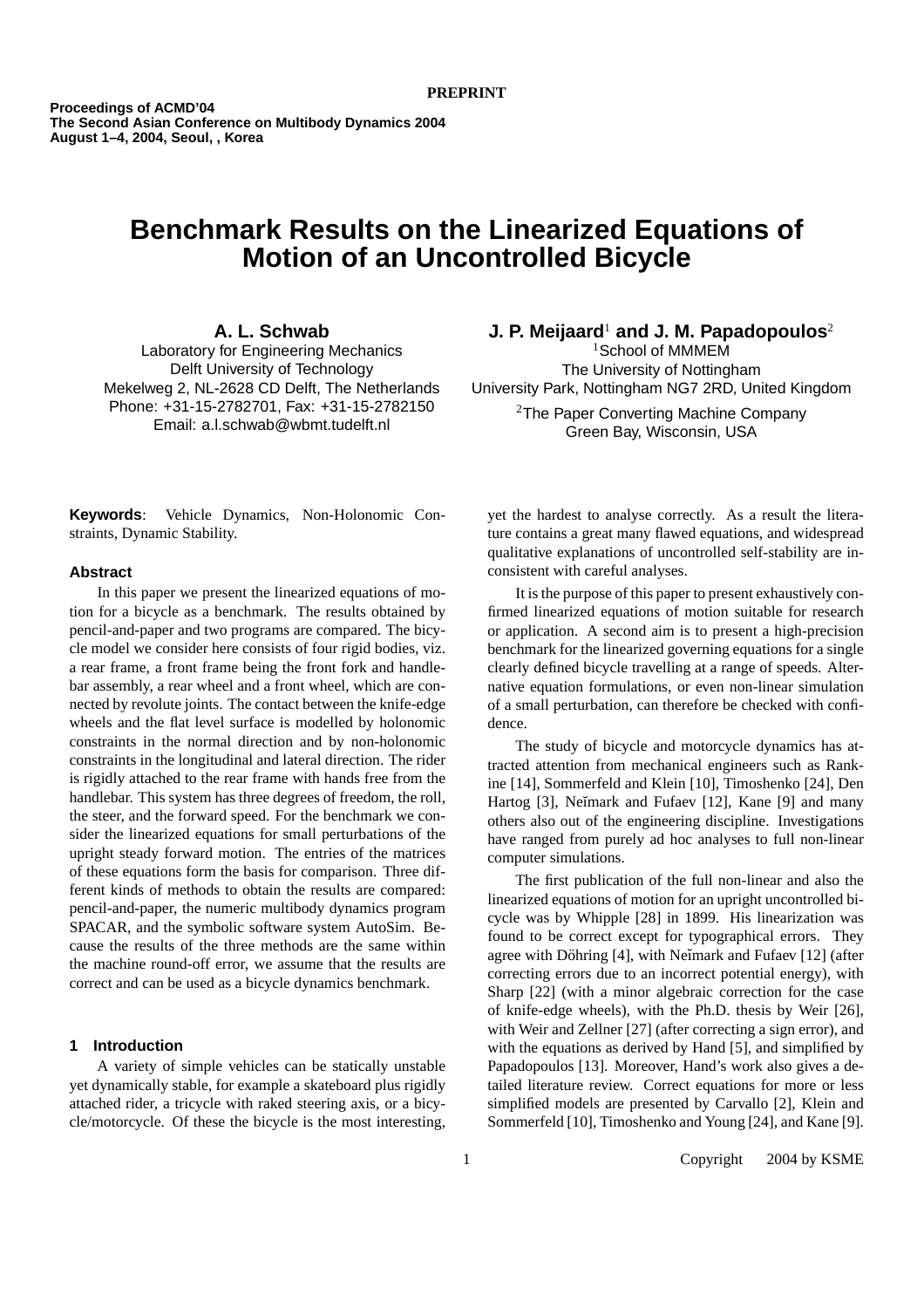

Figure 1. Bicycle model together with the coordinate system, the degrees of freedom, and the parameters.

Other authors' equations disagree with these and with each other's, or are so complex in presentation that detailed comparison was not practical.

## **2 Bicycle Model**

The mechanical model of the bicycle consists of four rigid bodies, viz. the rear frame with the rider rigidly attached to it, the front frame being the front fork and handle bar assembly and the two knife-edge wheels. These bodies are interconnected by revolute hinges at the steering head between the rear frame and the front frame and at the two wheel hubs. In the reference configuration, all bodies are symmetric relative to the bicycle midplane. The contact between the stiff non-slipping wheels and the flat level surface is modelled by holonomic constraints in the normal direction and by nonholonomic constraints in the longitudinal and lateral direction. There is no friction, apart from the idealized friction between the non-slipping wheels and the surface, nor propulsion and no rider control, the so-called hands free coasting operation. These assumptions make the model energyconserving. In the reference position, the global Cartesian coordinate system is located at the rear-wheel contact point *O*, where the x-axis points in the longitudinal direction of the bicycle and the z-axis is directed downwards. Figure 1 shows the directions of the axes, where the terminology used mainly follows the SAE recommended practice as described in the report SAE-J607e [15], last revised in 1976.

The mechanical model of the bicycle has three degrees of freedom: the roll angle  $\phi$  of the rear frame, the steering angle  $\delta$ , and the rotation  $\theta_r$  of the rear wheel with respect to the rear frame. The angles are defined as follows. The orientation of the rear frame with respect to the global reference frame *O*–*xyz* is given by a sequence of three angular

| Parameter               | Symbol                                                                                                   | Value                                                                                                                                                |  |  |  |
|-------------------------|----------------------------------------------------------------------------------------------------------|------------------------------------------------------------------------------------------------------------------------------------------------------|--|--|--|
| Wheel base              | w                                                                                                        | 1.02 <sub>m</sub>                                                                                                                                    |  |  |  |
| Trail                   | $\mathfrak{t}$                                                                                           | 0.08 <sub>m</sub>                                                                                                                                    |  |  |  |
| Head angle              | α                                                                                                        | arctan(3)                                                                                                                                            |  |  |  |
| Gravity                 | g                                                                                                        | 9.81 N/kg                                                                                                                                            |  |  |  |
| Forward speed           | $\mathcal{V}$                                                                                            | variable m/s                                                                                                                                         |  |  |  |
| Rear wheel              |                                                                                                          |                                                                                                                                                      |  |  |  |
| Radius                  | $R_{rw}$                                                                                                 | 0.3 <sub>m</sub>                                                                                                                                     |  |  |  |
| Mass                    | $m_{rw}$                                                                                                 | $2$ kg                                                                                                                                               |  |  |  |
| Mass moments of inertia | $(A_{xx},A_{yy},A_{zz})$                                                                                 | $(0.06, 0.12, 0.06)$ kgm <sup>2</sup>                                                                                                                |  |  |  |
| Rear frame              |                                                                                                          |                                                                                                                                                      |  |  |  |
| Position centre of mass | $(x_{rf}, y_{rf}, z_{rf})$                                                                               | $(0.3, 0, -0.9)$ m                                                                                                                                   |  |  |  |
| Mass                    | $m_{rf}$                                                                                                 | 85 kg                                                                                                                                                |  |  |  |
| Mass moments of inertia | $B_{zz}$<br>sym.                                                                                         | $\begin{array}{cc} B_{xx} & 0 & B_{xz} \\ B_{yy} & 0 \end{array}$ $\begin{bmatrix} 9.2 & 0 & 2.4 \\ & 11 & 0 \end{bmatrix}$<br>$\text{kgm}^2$<br>2.8 |  |  |  |
| Front frame             |                                                                                                          |                                                                                                                                                      |  |  |  |
| Position centre of mass | $(x_{ff}, y_{ff}, z_{ff})$                                                                               | $(0.9, 0, -0.7)$ m                                                                                                                                   |  |  |  |
| Mass                    | $m_{ff}$                                                                                                 | $4 \text{ kg}$                                                                                                                                       |  |  |  |
| Mass moments of inertia | $\begin{bmatrix} C_{xx} & 0 & C_{xz} \\ C_{yy} & 0 \end{bmatrix}$<br>$C_{\scriptscriptstyle ZZ}$<br>sym. | $\begin{bmatrix} 0.0546 & 0 & -0.0162 \end{bmatrix}$<br>$\text{kgm}^2$<br>0.06<br>$\Omega$<br>0.0114                                                 |  |  |  |
| Front wheel             |                                                                                                          |                                                                                                                                                      |  |  |  |
| Radius                  | $R_{fw}$                                                                                                 | $0.35 \; \mathrm{m}$                                                                                                                                 |  |  |  |
| Mass                    | $m_{fw}$                                                                                                 | 3 kg                                                                                                                                                 |  |  |  |
| Mass moments of inertia | $(D_{xx}, D_{yy}, D_{zz})$                                                                               | $(0.14, 0.28, 0.14)$ kgm <sup>2</sup>                                                                                                                |  |  |  |

Table 1. Parameters for the benchmark bicycle from Figure 1.

rotations: a yaw rotation, ψ, about the *z*–axis, a roll rotation, φ, about the rotated *x*–axis, and a pitch rotation, θ, about the rotated *y*–axis. These rotations are materialized and depicted in Figure 4 by three hinges in series,  $(1)$ ,  $(2)$ , and  $(3)$ , mounted at the rear hub. The steering angle  $\delta$  is the rotation of the front frame with respect to the rear frame about the steering axis. Due to the non-holonomic constraints there are four extra kinematic coordinates which describe, together with the degrees of freedom, the configuration of the system [18]. The four kinematic coordinates are taken here as the Cartesian coordinates *x* and *y* of the rear-wheel contact point, the yaw angle  $\psi$  of the rear frame, and the rotation  $\theta_f$  of the front wheel with respect to the front frame.

The dimensions and mechanical properties of the benchmark model are presented in Table 1. The system is symmetric about the vertical longitudinal plane and the wheels are rotationally symmetric about their axles. The mass moments of inertia are given at the centre of mass of the individual bodies and along the global *xyz*-axes.

## **3 Linearized Equations of Motion**

This section gives an algorithmic interpretation of the linearized equations of motion for the bicycle model under study as derived by Papadopoulos [13]. The equations of motion are obtained by pencil-and-paper using D'Alembert's principle and linear and angular momentum balances. They are expressed in terms of small changes in the degrees of free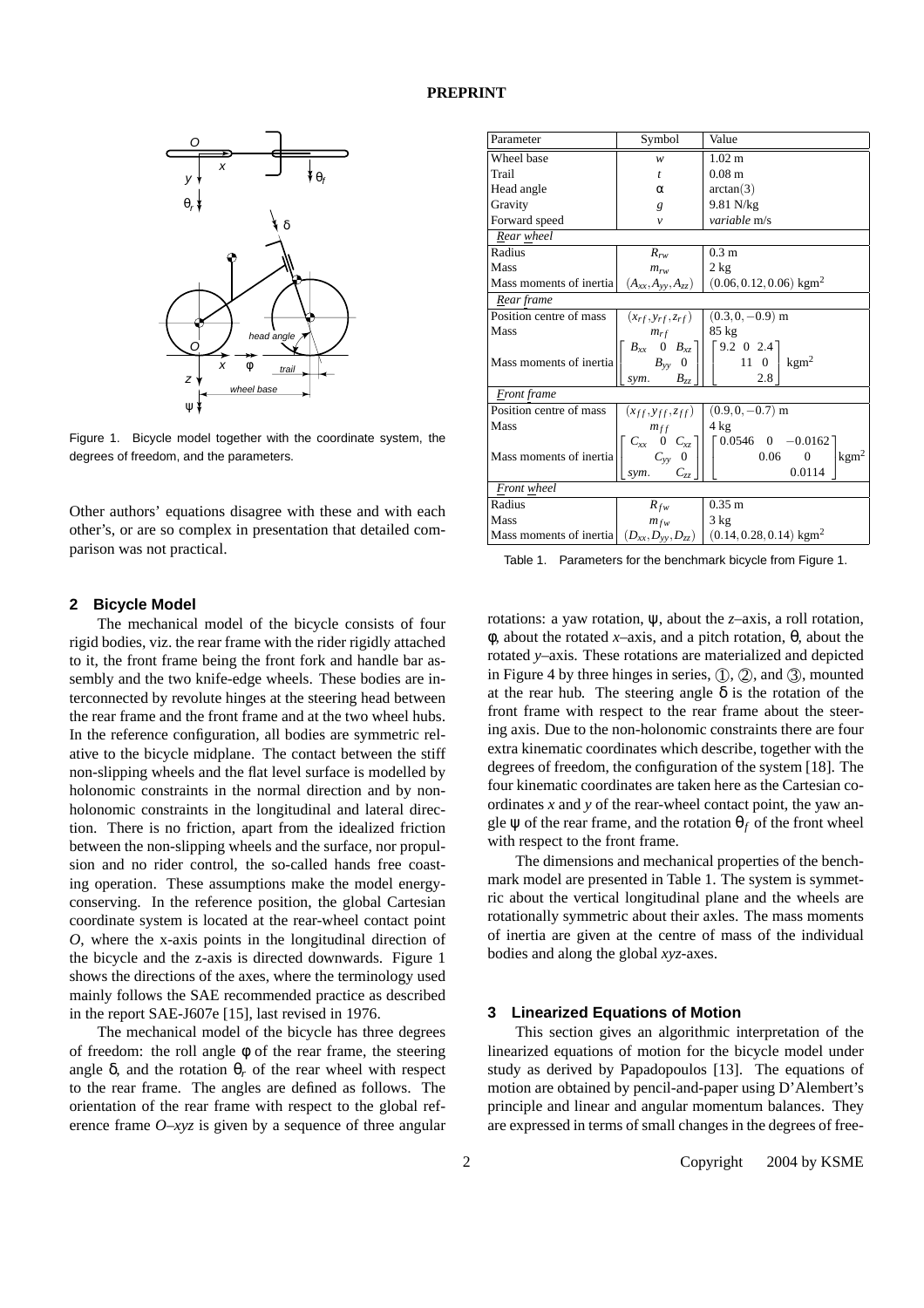dom φ, the rear frame roll angle, and δ, the steering angle, from the upright straight ahead configuration  $\phi_0 = 0$ ,  $\delta_0 = 0$ , at a forward speed of  $v = -\dot{\theta}_r R_{rw}$ .

Let us consider the bicycle from Figure 1 and Table 1. The subscripts used are: *rw* for the rear wheel, *r f* for the rear frame, *f f* for the front frame, *f w* for the front wheel, *t* for the total system, *f* for the front assembly which is the front frame plus the front wheel, *x*, *y*, and *z* are the directions along the global *xyz*-axes, and  $\lambda$  is the direction of the steering axis pointing downward. Then the algorithm is as follows. For the system as a whole, calculate the total mass and the corresponding centre of mass with respect to the origin *O* as

$$
m_t = m_{rw} + m_{rf} + m_{ff} + m_{fw},\tag{1}
$$

$$
x_t = (x_{rf}m_{rf} + x_{ff}m_{ff} + w m_{fw})/m_t, \qquad (2)
$$

$$
z_t = (-R_{rw}m_{rw} + z_{rf}m_{rf} + z_{ff}m_{ff} - R_{fw}m_{fw})/m_t.
$$
 (3)

For the system as a whole, calculate the relevant mass moments and products of inertia at the origin *O* along the global axes as

$$
T_{xx} = A_{xx} + B_{xx} + C_{xx} + D_{xx} + m_{rw}R_{rw}^2 + m_{rf}z_{rf}^2 +
$$
  

$$
m_{\text{eff}}z_{r}^2 + m_{\text{eff}}R_{rr}^2
$$
 (4)

$$
m_{ff}z_{ff}^2 + m_{fw}R_{fw}^2,
$$
  
\n
$$
T_{rr} = B_{rr} + C_{rr} - m_{rf}x_{rf}z_{rf} - m_{fr}x_{fr}z_{rf}z_{fr} + m_{fw}wR_{fw}.
$$
 (5)

$$
T_{zz} = A_{zz} + B_{zz} + C_{zz} + D_{zz} + m_f x_{rf}^2 + m_f x_{ff}^2 + m_f w^2
$$
 (6)

Now determine the same properties for the front assembly, being the front frame and the front wheel, as

$$
m_f = m_{ff} + m_{fw},\tag{7}
$$

$$
x_f = (x_{ff}m_{ff} + w m_{fw})/m_f, \qquad (8)
$$

$$
z_f = (z_{ff}m_{ff} - R_{fw}m_{fw})/m_f, \qquad (9)
$$

and calculate the relevant mass moments and products of inertia for the front assembly at the centre of mass of the front assembly along the global axes as

$$
F_{xx} = C_{xx} + D_{xx} + m_{ff} (z_{ff} - z_f)^2 + m_{fw} (R_{fw} + z_f)^2, (10)
$$

$$
F_{xz} = C_{xz} - m_{ff}(x_{ff} - x_f)(z_{ff} - z_f) +
$$
  
\n
$$
m_{fw}(w - x_f)(R_{fw} + z_f),
$$
\n(11)

$$
F_{zz} = C_{zz} + D_{zz} + m_{ff} (x_{ff} - x_f)^2 + m_{fw} (w - x_f)^2.
$$
 (12)

Let  $\lambda$  be the angle of the steering axis  $\lambda = (\sin(\lambda), 0, \cos(\lambda))^T$ with the global *z*-axis in the vertical plane,

$$
\lambda = \pi/2 - \alpha. \tag{13}
$$

Calculate the perpendicular distance that the centre of mass of the front assembly is ahead of the steering axis,

$$
u = (x_f - w - t)\cos(\lambda) - z_f \sin(\lambda). \tag{14}
$$

Calculate for the front assembly the relevant mass moments and products of inertia along the steering axis and the global axes at points where they intersect as

$$
F_{\lambda\lambda} = m_f u^2 + F_{xx} \sin(\lambda)^2 + 2F_{xz} \sin(\lambda) \cos(\lambda) + (15)
$$
  

$$
F_{zz} \cos(\lambda)^2,
$$

$$
F_{\lambda x} = -m_f u z_f + F_{xx} \sin(\lambda) + F_{xz} \cos(\lambda), \qquad (16)
$$

$$
F_{\lambda z} = m_f u x_f + F_{xz} \sin(\lambda) + F_{zz} \cos(\lambda). \tag{17}
$$

Define the ratio of the mechanical trail (i.e. the perpendicular distance that the front wheel contact point is behind the steering axis) to the wheelbase as

$$
f = t \cos(\lambda)/w.
$$
 (18)

Calculate for the rear and the front wheel the angular momentum along the *y*-axis divided by the forward speed, together with their sum as

$$
S_r = A_{yy}/R_{rw},\tag{19}
$$

$$
S_f = D_{yy}/R_{fw},\tag{20}
$$

$$
S_t = S_r + S_f. \tag{21}
$$

Define a frequently appearing static moment term as

$$
S_u = m_f u + f m_t x_t. \tag{22}
$$

Now the linearized equations of motion for the bicycle expressed in the degrees of freedom  $\mathbf{q}^d = (\phi, \delta)^T$  have the form

$$
\mathbf{M}\ddot{\mathbf{q}}^d + [\mathbf{C1} \cdot \mathbf{v}]\dot{\mathbf{q}}^d + [\mathbf{K0} + \mathbf{K2} \cdot \mathbf{v}^2]\mathbf{q}^d = \mathbf{f}^d, \qquad (23)
$$

with a constant mass matrix, **M**, a "damping" matrix, **C1**, which is proportional to the forward speed  $v$ , and a stiffness matrix which has a constant part, **K0**, and a part, **K2**, which is proportional to the square of the forward speed. The forces on the right-hand side, **f** *d* , are the applied forces which are energetically dual to the degrees of freedom **q** *d* . For the bicycle model the first is  $M_{\phi}$ , the action-reaction roll moment between the fixed space and the rear frame. In practice such a torque could be applied by side wind, or by 'training wheels'

3 Copyright  $\odot$  2004 by KSME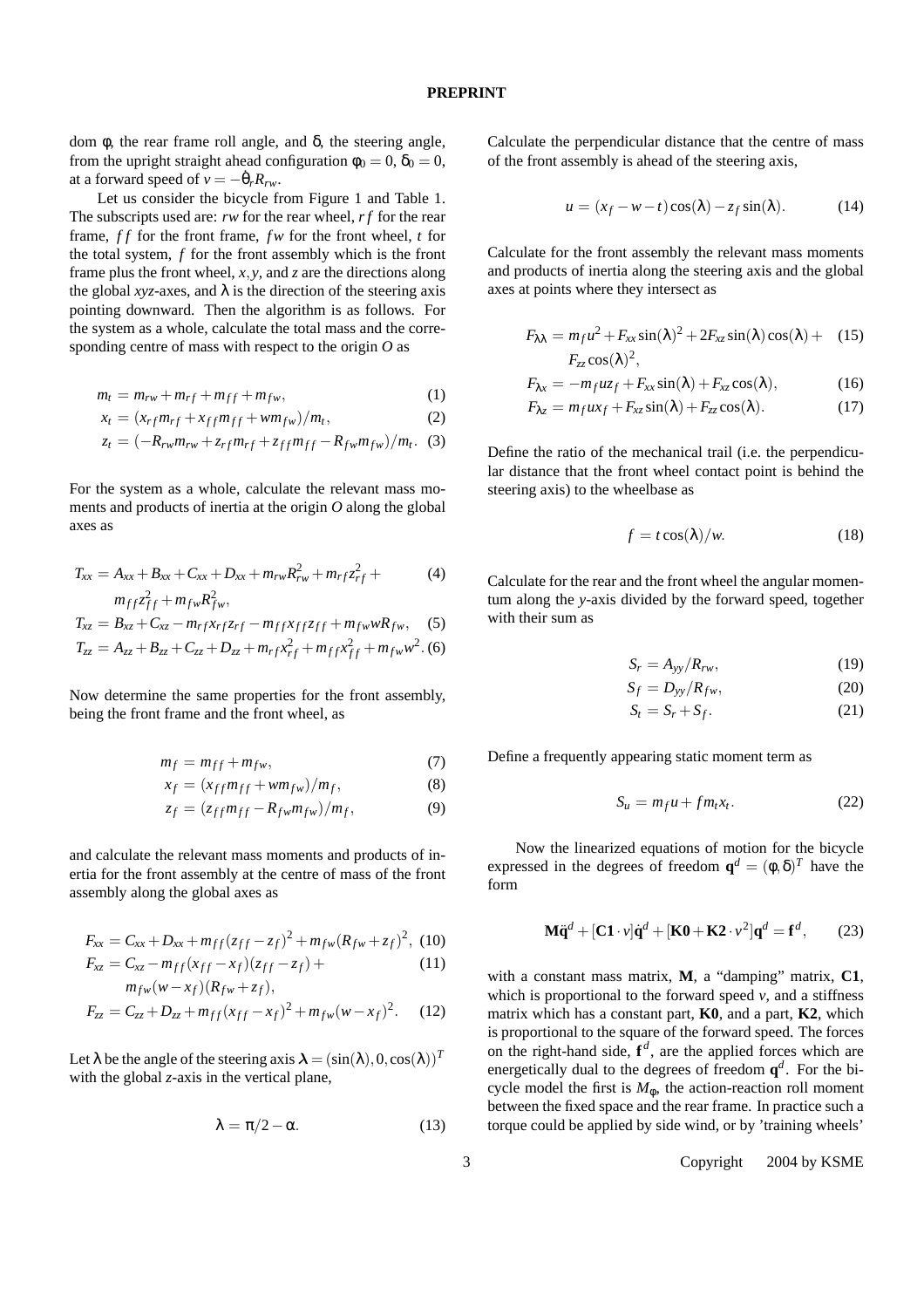located at the rear wheel hub, or by a parent teaching a child to ride by applying either a pure rolling moment or a lateral force. The second force is  $M_{\delta}$ , the action-reaction steering moment between the rear frame and the front frame. This is the torque that would be applied by a rider's hands, or a steering spring-damper, or even an electronic controller. In the case of an ordinary uncontrolled bicycle, both of these moments are taken to be zero. The elements of the mass matrix are

$$
M(1,1) = T_{xx},
$$
  
\n
$$
M(1,2) = F_{\lambda x} + f T_{xz},
$$
  
\n
$$
M(2,1) = M(1,2),
$$
  
\n
$$
M(2,2) = F_{\lambda \lambda} + 2f F_{\lambda z} + f^{2} T_{zz}.
$$
\n(24)

The velocity-independent elements of the stiffness matrix are

$$
K0(1,1) = gmtzt,\nK0(1,2) = -gSu,\nK0(2,1) = K0(1,2),\nK0(2,2) = -gSusin(\lambda),
$$
\n(25)

and the elements of the stiffness matrix to be multiplied by the square of the forward speed are

$$
K2(1,1) = 0,K2(1,2) = (S_t - m_t z_t) \cos(\lambda)/w,K2(2,1) = 0,K2(2,2) = (S_u + S_f \sin(\lambda)) \cos(\lambda)/w.
$$
 (26)

Finally, the "damping" matrix which is to be multiplied by the forward speed is given by

$$
C1(1,1) = 0,
$$
  
\n
$$
C1(1,2) = fS_t + S_f \cos(\lambda) + T_{xz} \cos(\lambda)/w - fm_t z_t,
$$
  
\n
$$
C1(2,1) = -(fS_t + S_f \cos(\lambda)),
$$
  
\n
$$
C1(2,2) = F_{\lambda z} \cos(\lambda)/w + f(S_u + T_{zz} \cos(\lambda)/w).
$$
\n(27)

#### **4 Results**

Substitution of the parameter values from Table 1 results in the following values for the entries in the mass matrix from (24),

$$
\mathbf{M} = \begin{bmatrix} 80.812110000000002 & 2.32343142623549 \\ 2.32343142623549 & 0.30126570934256 \end{bmatrix}, \tag{28}
$$



Figure 2. Eigenvalues  $\lambda$  from the linearized stability analysis for the benchmark bicycle from Figure 1 and Table 1 where the solid lines correspond to the real part of the eigenvalues and the dashed line corresponds to the imaginary part of the eigenvalues, in the forward speed range of  $0 \le v \le 10$  m/s. The zero crossings of the real part of the eigenvalues are for the weave motion at at  $v_w = 4.301611$  m/s and for the capsize motion at  $v_c = 6.057011$  m/s, giving the bicycle an asymptotically stable speed range of  $v_w < v < v_c$ 

the constant stiffness matrix from (25),

$$
\mathbf{K0} = \begin{bmatrix} -794.119500000000, -25.739089291258 \\ -25.739089291258, -8.139414705882 \end{bmatrix},
$$
(29)

the stiffness matrix from (26) which is proportional to the square of the forward speed

$$
\mathbf{K2} = \begin{bmatrix} 0, 76.40620875965657 \\ 0, 2.67560553633218 \end{bmatrix},
$$
 (30)

and finally the the "damping" matrix from (27) which depends linearly on the forward speed

$$
\mathbf{C1} = \begin{bmatrix} 0, 33.77386947593010 \\ -0.84823447825693, 1.70696539792387 \end{bmatrix} . \tag{31}
$$

#### **4.1 Stability of the motion**

The stability of the bicycle in the upright steady motion at constant forward speed can be investigated by the homogeneous linearized equations of motion from (23). We start with the usual assumption of an exponential motion with respect to time for the small variations in the degrees of freedom  $\mathbf{q}^d = (\phi, \delta)^T$  which then takes the form  $\mathbf{q}^d = \mathbf{q}_0^d \exp(\lambda t)$ .

4 Copyright © 2004 by KSME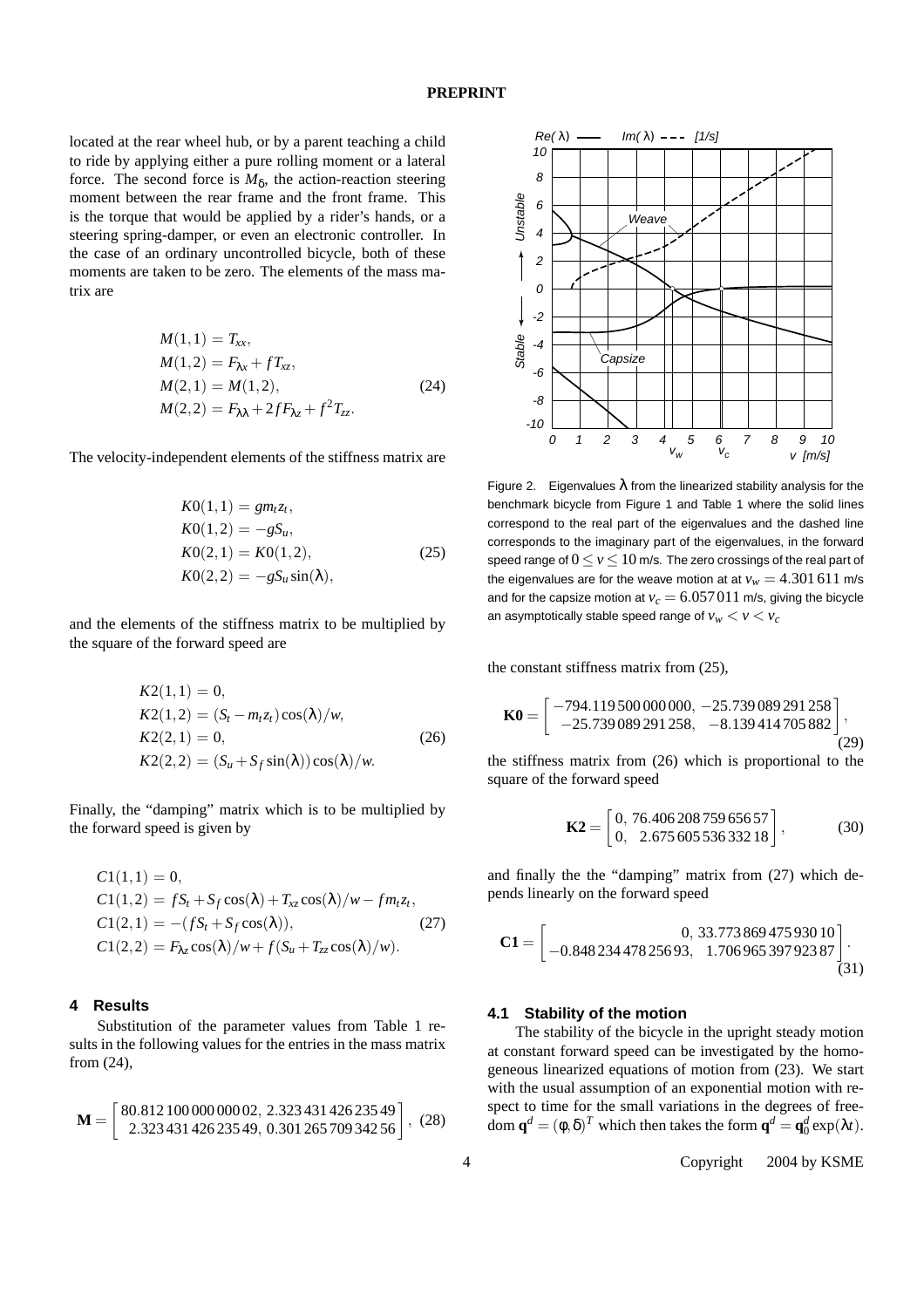Substitution into the linearized equations of motion leads to an eigenvalue problem. For the bicycle model under study the characteristic equation of this eigenvalue problem is a polynomial in the eigenvalues  $\lambda$  of order four. The coefficients in this polynomial are themselves polynomials in the forward speed *v*, since some coefficients of the linearized equations of motion have a linear or quadratic dependency on *v*. The solutions of the characteristic polynomial for a range of forward speeds are the root loci of the eigenvalues  $\lambda$ , which are shown in Figure 2. Eigenvalues with a positive real part correspond to unstable motions whereas eigenvalues with a negative real part result in asymptotically stable motions. Complex conjugated eigenvalues give rise to oscillatory motions. For the bicycle model there are two significant eigenmodes, called capsize mode and weave mode. The capsize motion is a non-oscillatory motion in which, when unstable, the bicycle just falls over like a capsizing ship. The weave motion is an oscillatory motion in which the bicycle sways about the headed direction. At very low speed,  $0 < v < 0.5$  m/s, there are two positive and two negative eigenvalues which correspond to an inverted pendulum-like motion of the bicycle. Around  $v = 0.6$  m/s two real eigenvalues become identical and start forming a conjugated pair; this is where the oscillatory weave motion emerges. At first this motion is unstable but at  $v_w = 4.301611$  m/s these eigenvalues cross the real axis in a Hopf bifurcation and the weave motion becomes stable until infinity. After this bifurcation the frequency of the weave motion is almost proportional to the forward speed. Meanwhile the capsize motion, which was stable for low speed, crosses the real axis in a pitchfork bifurcation at  $v_c = 6.057011$  m/s and the motion becomes mildly unstable. We call a motion mildly unstable when the eigenvalues have a absolute value which is smaller than  $2 s^{-1}$ , in which case it is fairly easy to stabilize the motion manually. With further increase in speed, the capsize eigenvalue approaches zero. We conclude that the speed range for which the bicycle shows asymptotically stable behaviour is  $v_w < v < v_c$ , although from a practical point of view one could say that the bicycle is easy to balance for all speeds above 2 m/s.

# **5 Equations of Motion Derived with the Numeric Program SPACAR**

SPACAR is a program system written in Fortran-77 for dynamic analysis of multibody systems, based on a finite element technique. Starting from the principles as laid out by Besseling [1], this software was initiated in the seventies by Van Der Werff [25], and has been further developed among others by Jonker [6; 7], Meijaard [11], and Schwab [19]. The SPACAR program can handle mechanical systems of rigid and flexible bodies that are interconnected by complex joints in both open and closed kinematic loops and having rolling contacts. The dynamical equations are given for a set of minimal coordinates rather than with the aid of Lagrangian multipliers. Besides doing forward dynamic analysis, the system is also capable of deriving the numeric coefficients for the linearized equations of motion in any given configuration and state of motion of the system. With the help of a rather limited number of finite element types it is possible to model a wide class of systems. Typical types of elements are beam, truss and hinge elements, while more specialized elements can be used to model complex joint connections, transmissions of motion [20], and rolling contact as in road vehicles and track-guided vehicles [18; 21].

The SPACAR model for the benchmark bicycle is sketched in Figure 4, whereas the input file for the SPACAR program describing this model is presented in Appendix A. The model consists of two knife-edge rigid wheel elements, two rigid bodies for the front and the rear frame, and six hinge elements for describing relative rotations. The elements describing the three degrees of freedom are the relative rotations in: hinge  $(2)$  for the roll angle  $\phi$ , hinge  $(9)$  for the steering angle  $\delta$ , and hinge  $\ddot{q}$  for the rotation  $\theta_r$  of the rear wheel with respect to the rear frame. The four kinematic coordinates are described by the *x* and *y* components of node  $\overline{9}$  which is the rear-wheel contact point, the relative rotation in hinge  $(1)$  for the yaw angle  $\psi$ , and the relative rotation in hinge  $(12)$  for the rotation  $θ<sub>f</sub>$  of the front wheel with respect to the front frame.

# **5.1 Linearized Equations of Motion Derived with the Numeric Program SPACAR**

The resulting matrices of the linearized equations of motion (23) as determined by the numeric program SPACAR are:

$$
\mathbf{M} = \begin{bmatrix} 80.812110000000002 & 2.32343142623549 \\ 2.32343142623549 & 0.30126570934256 \end{bmatrix}, \tag{32}
$$

$$
\mathbf{K0} = \begin{bmatrix} -794.1195000000000, -25.739089291258 \\ -25.739089291258, -8.139414705882 \end{bmatrix},
$$
(33)

$$
\mathbf{K2} = \begin{bmatrix} 0, 76.40620875965666 \\ 0, 2.67560553633216 \end{bmatrix},
$$
 (34)

$$
\mathbf{C1} = \begin{bmatrix} 0.000\,000\,000\,000\,05, 33.773\,869\,475\,930\,10 \\ -0.848\,234\,478\,256\,93, 1.706\,965\,397\,923\,87 \\ \end{bmatrix} . \tag{35}
$$

These agree with the values given in Section 4, where at most the fifteenth digit may differ a unit.

5 Copyright  $\odot$  2004 by KSME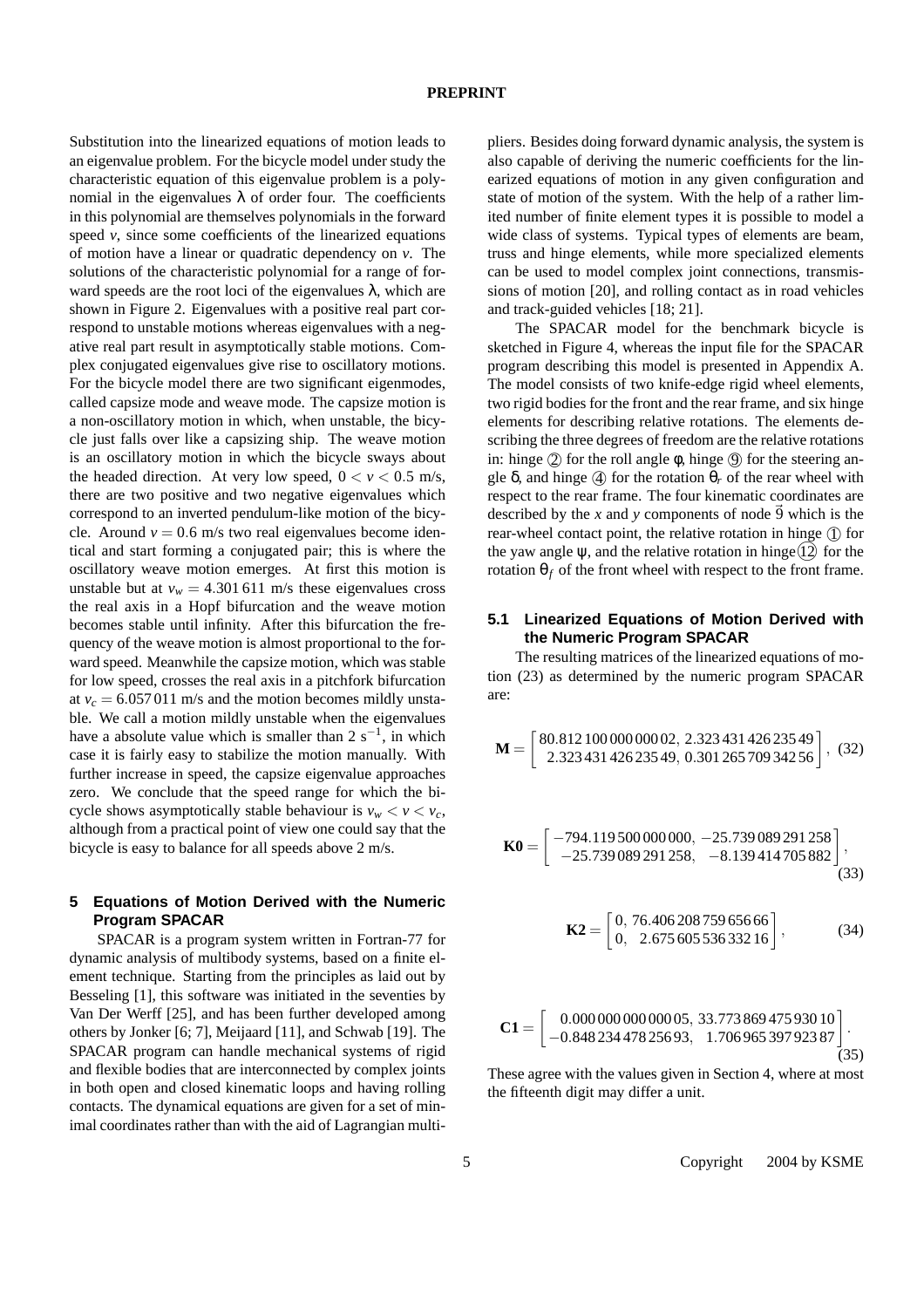

Figure 3. Non-linear dynamic response of the benchmark bicycle from Figure 1 and Table 1, with the angular roll velocity  $\dot{\phi}$ , the angular steering velocity  $\dot{\delta}$ , and the forward speed  $v = -\dot{\theta}_r R_{rw}$ for the initial conditions:  $(\phi, \delta, \theta_r)_0 = (0, 0, 0)$  and  $(\dot{\phi}, \dot{\delta}, v)_0 =$  $(0.5 \text{ rad/s}, 0.4.5 \text{ m/s})$  for a time period of 5 seconds.

#### **5.2 Non-linear dynamic response**

When an uncontrolled bicycle is in its stable speed range, roll and steer perturbations die away, in a seemingly damped fashion. However, the entire system is energy conservative, and what has happened is that the perturbation energy has been transferred into energy of forward travel. As the forward speed is affected only to second order, linearized equations do not capture this. Therefore a non-linear dynamic analysis with SPACAR is performed on the benchmark bicycle model to demonstrate this phenomenon. The initial conditions at  $t = 0$  are an upright configuration,  $(\phi, \delta, \theta_r) = (0, 0, 0)$ , at a forward speed of  $v = 4.5$  m/s, which is within the stable speed range of the linearized analysis, and a small perturbation of the angular roll velocity of  $\dot{\phi} = 0.5$  rad/s. Then, in Figure 3, the dynamic response clearly shows a small increase of the forward velocity *v* while the perturbed lateral motions die out. In the same figure we see that the period for the roll and the steer motion is approximately  $T_0 = 1.73$  s, which compares well with the 1.734 475 s from the linearized stability analysis. Note also the small phase lag of the steering motion  $\delta$ relative to the roll motion  $\dot{\phi}$ .

## **6 Linearized Equations of Motion Derived with the Symbolic Program Autosim**

With the multibody dynamics program AutoSim [16; 17], the equations of motion for a mechanical system can be derived in a symbolic form. The program is mainly designed for analysing systems of rigid bodies that are interconnected by prismatic and revolute joints and are arranged in a tree topology. Additional constraints can be imposed on the system for taking into account kinematic closed loops, special joints or non-holonomic constraints. Additional holonomic constraints, however, cannot be solved in general in a symbolic form for the dependent coordinates: an iterative numerical solution for these coordinates is needed, which destroys the purely symbolic nature of the equations. Non-holonomic constraints are generally linear in the velocities and can be solved for the dependent velocities.

The methods used for deriving the equations of motion are mainly based on Kane's approach [8], with some minor modifications. The program is written in Lisp [23] and consists of a set of definitions of functions, macros and data structures. The definitions give procedures for handling algebraic expressions, for modelling of components of multibody systems such as bodies, points, joints and forces, for formulating the equations of motion and for generating output. The input file for an analysis is a Lisp program and the full language is available to the user. The modeller has a fairly good control over the formulation of the equations of motion, while user-defined forces are easy to add.

The equations of motion are obtained in the form

$$
\dot{\mathbf{q}} = \mathbf{S}(\mathbf{q}, t)\mathbf{u}, \n\dot{\mathbf{u}} = [\mathbf{M}(\mathbf{q}, t)]^{-1} \mathbf{Q}(\mathbf{q}, \mathbf{u}, t).
$$
\n(36)

Here, **q** are the generalized coordinates, **u** are the generalized velocities, **S** is the kinematic matrix that relates the rates of the generalized coordinates to the generalized speeds, **M** is the system matrix, and **Q** contains all force terms and velocity dependent inertia terms.

A standard option for linearization is available, which, however, is not applicable for systems with closed kinematic loops (e.g. the front-wheel ground contact of a bicycle). Fortunately, for the highly symmetric bicycle model, the dependent coordinate, the pitch angle, remains zero to first order, for which special case the linearization option gives the right results. The output consists of a MatLab script file that calculates the matrices of the linearized equations.

The input file used for the bicycle model is listed in Appendix B. The generalized coordinates and velocities are the same as those in the SPACAR model. Two massless intermediate reference frames have been introduced: the yawing frame describes the in-plane translation and yawing of the rear frame, and the rolling frame describes the rolling of the rear frame with respect to the yawing frame. These additional frames automatically satisfy the holonomic constraint at the rear wheel, and also give a better control over the choice of the generalized coordinates. The holonomic constraint at the front wheel and the four non-holonomic constraints are explicitly defined in the input file.

The resulting matrices of the linearized equations of motion (23) are:

$$
\mathbf{M} = \begin{bmatrix} 80.81210000000004, 2.32343142623549 \\ 2.32343142623549, 0.30126570934256 \end{bmatrix}, (37)
$$

6 Copyright 2004 by KSME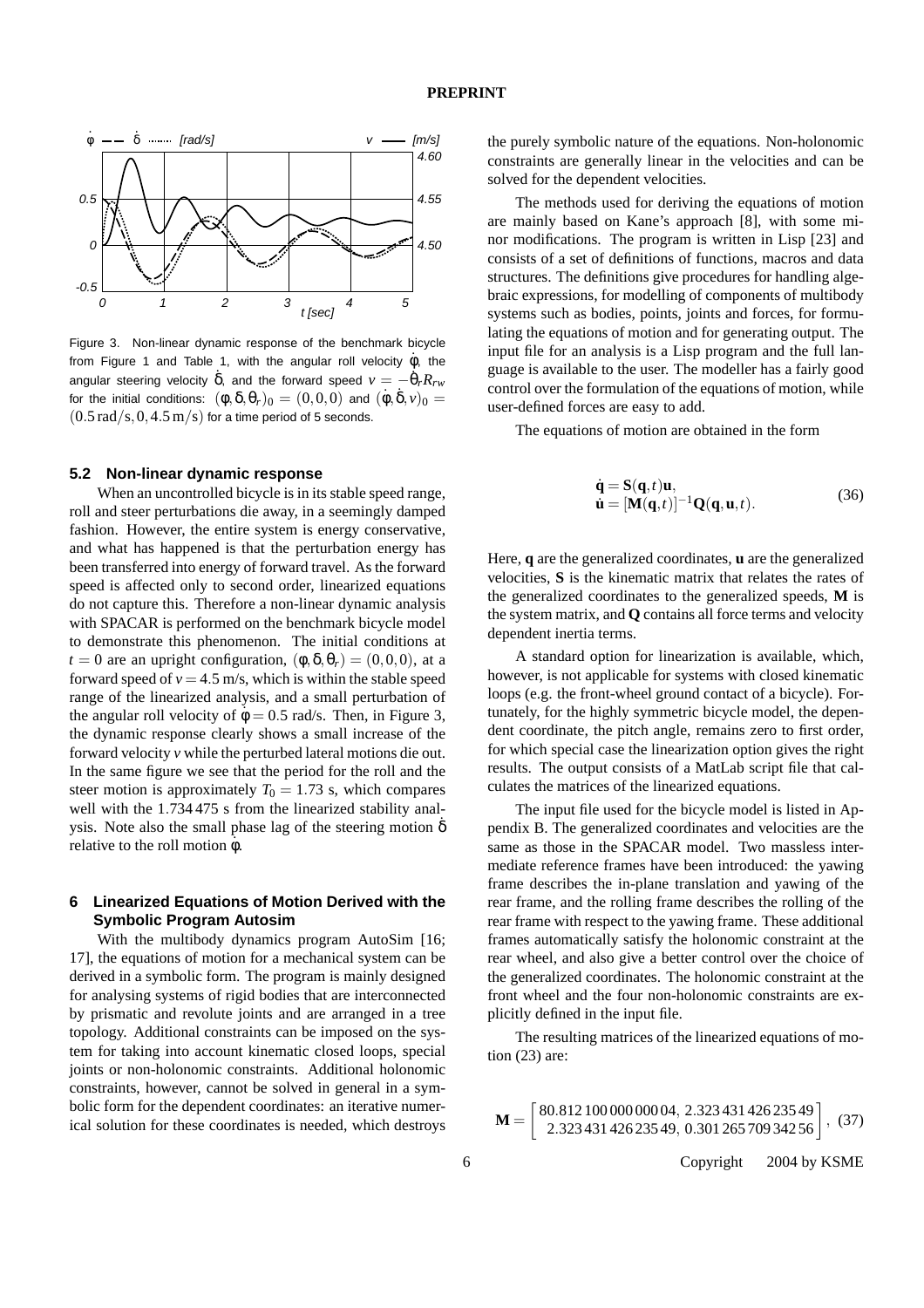$$
\mathbf{K0} = \begin{bmatrix} -794.199500000000, -25.739089291258 \\ -25.739089291258, -8.139414705882 \end{bmatrix},
$$
(38)

$$
\mathbf{K2} = \begin{bmatrix} 0, 76.40620875965669 \\ 0, 2.67560553633217 \end{bmatrix},
$$
 (39)

$$
\mathbf{C1} = \begin{bmatrix} 0, 33.77386947593011 \\ -0.84823447825693, 1.70696539792387 \end{bmatrix} . \tag{40}
$$

These agree with the values given in Section 4, where at most the fifteenth digit may differ a unit.

#### **7 Conclusions**

If we compare the results obtained by the three methods, it appears that the coefficients for the linearized equations agree with each other and the difference are only caused by the finite precision of the numeric calculations: the relative errors are less than 1 part in  $10^{14}$ . This gives us confidence that the presented results are correct and the problem can be used as a benchmark test for multibody dynamics simulations.

Starting from the given basic model for the bicycle, more elaborate models can be developed. These may include the finite width of the tyres, control torque at the handle bar, relative motion between the rider and the rear frame and tyre models that include wheel slips and compliance.

#### **Acknowledgement**

Special thanks are extended to Andy Ruina for stimulating, supporting, hosting, and guiding this work on bicycle dynamics, and to Andrew Dressel for his work on the graphical user interface to the JBike6 program; the Matlab implementation of the here presented linearized equations of motion. The second author, Jaap Meijaard, was supported by the Engineering and Physical Sciences research Council (EPSRC) of the U.K.

#### **A SPACAR Input**

The corresponding sketch of the model for generating the SPACAR input file is shown in Figure 4. \* benchmark1, linearized equations of motion

| 1                                                                                   | 2                      | 5              |    | U | U    | 1 |
|-------------------------------------------------------------------------------------|------------------------|----------------|----|---|------|---|
| 2                                                                                   | 5                      | 6              |    | 1 | N    |   |
| 3                                                                                   | 6                      | 4              |    | U | $-1$ | 0 |
| 4                                                                                   | 4                      | 8              |    | U | $-1$ | 0 |
| 5                                                                                   | 7                      | 8              | 9  |   | $-1$ | U |
| 6                                                                                   | 1                      | $\mathfrak{D}$ | 9  |   |      |   |
| 7                                                                                   | 3                      | 4              | 7  |   |      |   |
| 8                                                                                   | κ                      | 4              | 10 |   |      |   |
| 9                                                                                   | 4                      | 11             |    |   |      |   |
|                                                                                     | 10                     | 11             | 12 |   |      |   |
| hinge<br>hinge<br>hinge<br>hinge<br>wheel<br>pinbodv<br>pinbody<br>pinbody<br>hinge | elements<br>pinbody 10 |                |    |   |      |   |



Figure 4. Sketch of the bicycle model for SPACAR input together with node numbers, with straight arrows for positions, curved arrows for orientations, and element numbers encircled.

pinbody 11 10 11 13  $12$  11 14 0 -1 0 wheel 13 13 14 15 0 -1 0 \* nodes  $x$  1 0 0 0<br> $x$  3 0.3 0 -0  $3 \t 0.3 \t 0 -0.9$ <br>7 0 0 -0.3  $\begin{array}{cccc} x & 7 & 0 & 0 & -0.3 \\ x & 9 & 0 & 0 & 0 \end{array}$  $x = 90000$ <br> $x = 1000.80 - 0.9$  $x 10 0.8 0 -0.9$ <br> $x 12 0.9 0 -0.7$  $x 12 0.9$ x 13 1.02 0 -0.35 x 15 1.02 0 0 \* boundary conditions fix 1 1 2 3<br>fix 2 1 2 3  $2 \times 3 \times 4$ rlse 1 1 line 2 1 rlse 3 1 inpute 4 1 enhc 5 4 6 1<br>enhc 5 5 6 2 enhc  $5 \t 5 \t 6$ <br>rlse  $6 \t 1 \t 2 \t 3$  $r \log_2 6 1$  $\frac{1}{2}$ ine  $\frac{9}{12}$  1 rlse 12 1 enhc 13 4 1 1<br>enhc 13 5 12 1 enhc  $13 \t 5 \t 12 \t 1$ <br>\* mass & stiffness  $*$  mass & st:<br>mass  $3$  85  $mass<sub>3</sub>   
mass<sub>4</sub>$ mass 4 9.2 0 2.4 11 0 2.8 mass 7 2<br>mass 8 0.06 mass 8 0.06 0 0 0.12 0 0.06<br>mass 11 0.0546 0 -0.0162 0.06 0 0.0114  $0.0546$  0 -0.0162 mass 12 4 mass 13 mass 14 0.14 0.0 0.28 0 0.14 \* applied force, take g=9.81 force 3 0 0 833.85 force 7 0 0 19.62 force 12 0 0 39.24 force 13 0 0 29.43 \* initial conditions and settings ed 4 1 1.0 epskin 1e-6 epsint 1e-5 epsind 1e-5 timestep 1 1e-5 hmax 0.01 end eof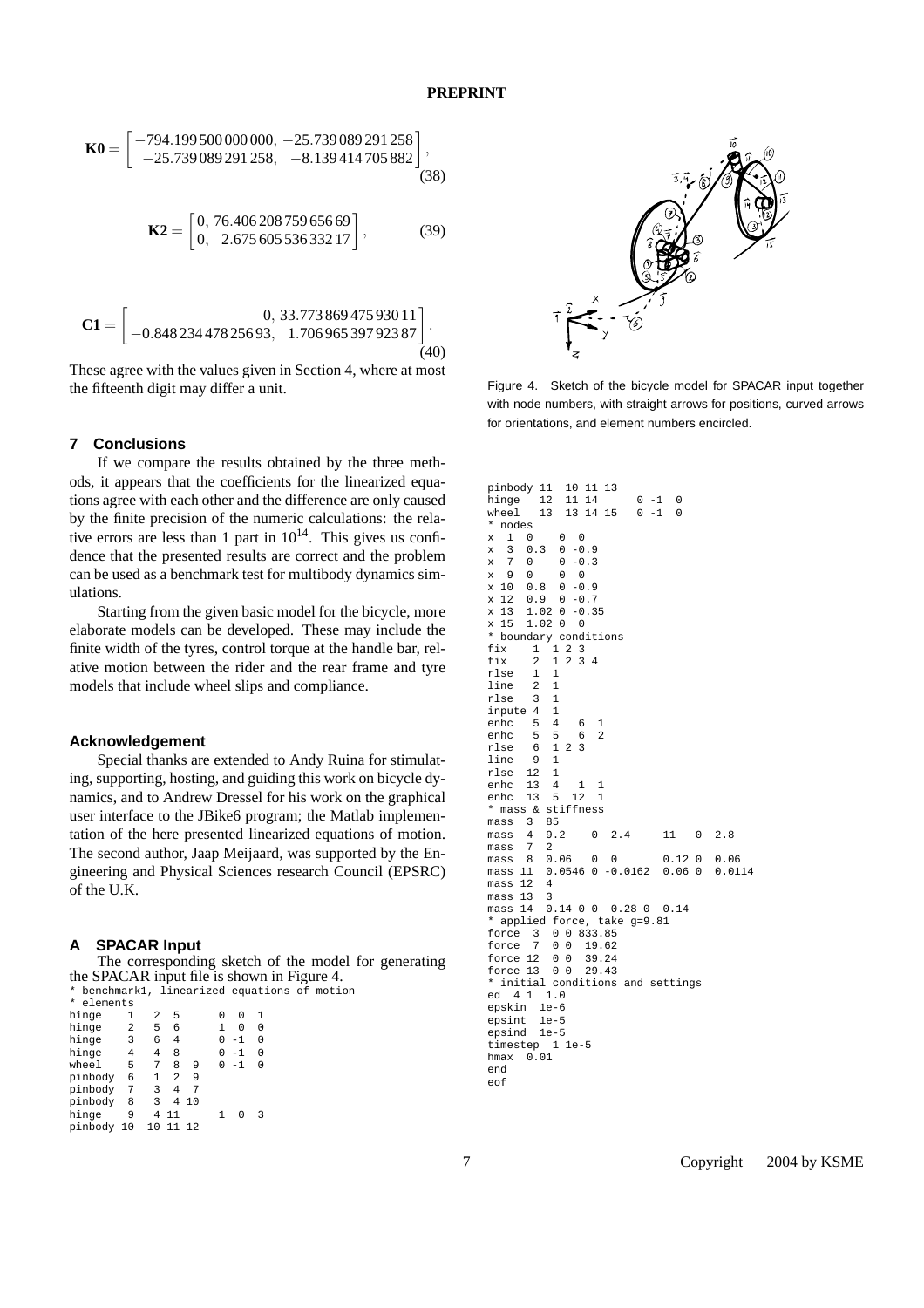#### **B AutoSim Input**

;;;; This is the file fiets.lsp, with the benchmark1 model. ;; Set up preliminaries: (reset) (si) (add-gravity :direction [nz] :gees g) (set-names g "Acceleration of gravity" ) (set-defaults g 9.81) ; this value is used in the benchmark. ;; The name of the model is set to the string "fiets" (setsym \*multibody-system-name\* "fiets") ;; Introduce a massless moving reference frame. This frame  $i$ ; has x and y translational degrees of freedoms and a yaw ;; rotational degree of freedom. ( add-body yawframe :name "moving yawing reference frame :parent n :translate (x y) :body-rotation-axes z :parent-rotation-axis z :reference-axis x :mass 0 :inertia-matrix 0 ) ;; Introduce another massless moving reference frame. This ;; frame has a rolling (rotational about a longitudinal  $i$ ; axis) degree of freedom. ( add-body rollframe :name "moving rolling reference frame" :parent yawframe :body-rotation-axes (x) :parent-rotation-axis x :reference-axis y :mass 0 :inertia-matrix 0 ) ;; Add the rear frame of the bicycle. The rear frame has a<br>;; pitching (rotation about the local lateral y-axis of the ;; frame) degree of freedom. ( add-body rear :name "rear frame" :parent rollframe :joint-coordinates (0 0 "-Rrw") :body-rotation-axes y :parent-rotation-axis y :reference-axis z :cm-coordinates (bb 0 "Rrw-hh") :mass Mr :inertia-matrix ((Irxx 0 Irxz) (0 Iryy 0) (Irxz 0 Irzz)) ) ( set-names Rrw "Rear wheel radius" bb "Longitudinal distance to the c.o.m. of the rear frame" hh "Height of the centre of gravity of the rear frame" Mr "Mass of the rear frame" Irxx "Longitudinal moment of inertia of the rear frame" Irxz "Minus product of inertia of the rear frame" Iryy "Transversal moment of inertia of the rear frame" Irzz "Vertical moment of inertia of the rear frame" ) ( set-defaults Rrw 0.30 bb 0.3 hh 0.9 Mr 85.0 Irxx 9.2 Irxz 2.4 Iryy 11.0 Irzz 2.8 ) ;; Add the rear wheel of the vehicle. This body rotates ;; about the y axis of its physical parent, the rear frame. ( add-body rw :name "rear wheel" :parent rear :body-rotation-axes y :parent-rotation-axis y :reference-axis z :joint-coordinates (0 0 0) :mass Mrw :inertia-matrix (irwx "2.0\*irwx" irwx) ) ( set-names Mrw "mass of the rear wheel" irwx "rear wheel in-plane moment of inertia" ) (set-defaults Mrw 2.0 irwx 0.06) ;; Now we proceed with the front frame. ;; Define the steering and reference axes of the front frame: ;; Add in the front frame: define some points ( add-point head :name "steering head point B" :body n :coordinates (xcohead 0 zcohead) ) ( add-point frontcmpoint :name "c.o.m. of the front frame" :body n :coordinates (xfcm 0 zfcm) ) ( set-names epsilon "steering head angle" xcohead "x coordinate of the steering head point B" zcohead "z coordinate of the steering head point B" xfcm "x coordinate of the c.o.m. of the front frame" zfcm "z coordinate of the c.o.m. of the front frame" ) ( set-defaults epsilon 0.321750554396642163 xcohead 0.80 zcohead -0.90 xfcm 0.90 zfcm -0.70 ) ( add-body front :name "front frame" :parent rear :body-rotation-axes z :parent-rotation-axis "sin(epsilon)\*[rearx]+cos(epsilon)\*[rearz]" :reference-axis "cos(epsilon)\*[rearx]-sin(epsilon)\*[rearz]" :joint-coordinates head :cm-coordinates frontcmpoint :mass Mf :inertia-matrix ((Ifxx 0 Ifxz) (0 Ify 0) (Ifxz 0 Ifzz)) :inertia-matrix-coordinate-system n ) set-names Mf "Mass of the front frame assembly" Ifxx "Longitudinal moment of inertia of the front frame" Ifxz "Minus product of inertia of the front frame"

Ifyy "Transversal moment of inertia of the front frame" Ifzz "Vertical moment of inertia of the front frame" ) set-defaults Mf 4.0

- Ifxx 0.0546 Ifxz -0.0162 Ifyy 0.06 Ifzz 0.0114 ) ;; Add in the front wheel:
- ( add-point fw\_centre :name "Front wheel centre point" :body n :coordinates (ll 0 "-Rfw") )
- add-body fw :name "front wheel" :parent front :body-rotation-axes y :parent-rotation-axis y :reference-axis "[nz]" :joint-coordinates fw\_centre :mass Mfw :inertia-matrix (ifwx "2.0\*ifwx" ifwx) )
- ( set-names
	- ll "Wheel base"
	- Rfw "Radius of the front wheel" Mfw "Mass of the front wheel"
- ifwx "In-plane moment of inertia of the front wheel" ) (set-defaults ll 1.02 Rfw 0.35 Mfw 3.0 ifwx 0.14)
- 
- $i:$  The system is now complete,<br> $ii:$  except for the contact cons except for the contact constraints at the wheels.
- ;; The holonomic constraint at the rear wheel is
- $\ldots$  automatically satisfied. The rear wheel slip is zero. add-speed-constraint
- "dot(vel(yawframe0),[yawframex])+Rrw\*(ru(rear)+ru(rw))" :u "tu(yawframe,1)" )
- ( add-speed-constraint "dot(vel(yawframe0),[yawframey])" :u "tu(yawframe, 2)"
- ;; For the front wheel we have a holonomic constraint for
- :: the contact and two non-holonomic slip constraints. ;; The slip velocities are defined now.
- (setsym singammafw "dot([fwy],[nz])")
- (setsym cosgammafw "sqrt(1-@singammafw\*\*2)")
- (setsym fw\_rad "([nz] [fwy]\*@singammafw)/@cosgammafw") ( setsym slipfw\_long
- "dot(vel(fw0)+Rfw\*cross(rot(fw),@fw\_rad),[nx])" )
- ;; No longitudinal slip on front wheel;
- 
- ;; eliminate rotational velocity about the axis (add-speed-constraint "@slipfw\_long" :u "ru(fw)")
- ;; normal constraint; eliminate the pitch angle ( setsym slipfw\_n
- "dot(vel(fw0)+Rfw\*cross(rot(fw),@fw\_rad),[nz])" )
- (add-speed-constraint "@slipfw\_n" :u "ru(rear)") ( add-position-constraint

```
"dot(pos(fw0),[nz])+Rfw*@cosgammafw" :q "rq(rear)" )
```
;; No lateral slip on front wheel;  $i$ ; eliminate yaw rate of the yawing frame

"dot(vel(fw0)+Rfw\*cross(rot(fw),@fw\_rad),[ny])" ) (add-speed-constraint "@slipfw\_lat" :u "ru(yawframe)") (dynamics) (linear)

#### **References**

- [1] Besseling, J. F., "The complete analogy between the matrix equations and the continuous field equations of structural analysis," in *International symposium on analogue and digital techniques applied to aeronautics: Proceedings*, Presses Académiques Européennes, Bruxelles, 1964, pp. 223–242.
- [2] Carvallo, M. E., "Théorie du mouvement du Monocycle et de la Bicyclette," *Journal de L'Ecole Polytechnique*, Series 2, Part 1, Volume 5, "Cerceau et Monocyle", 1900, pp. 119-188, Part 2, Volume 6, "Théorie de la Bicyclette", 1901, pp. 1–118.
- [3] Den Hartog, J. P., *Mechanics*, McGraw-Hill, New York and London, 1948.
- [4] Döhring, E., "Stability of single-track vehicles," (Translated by J. Lotsof, March 1957) Technical report, Institut für Fahrzeugtechnik, Technische Hochschule Braunschweig, Forschung Ing.-Wes. **21**(2), 1955, pp 50–62.

<sup>(</sup> setsym slipfw\_lat